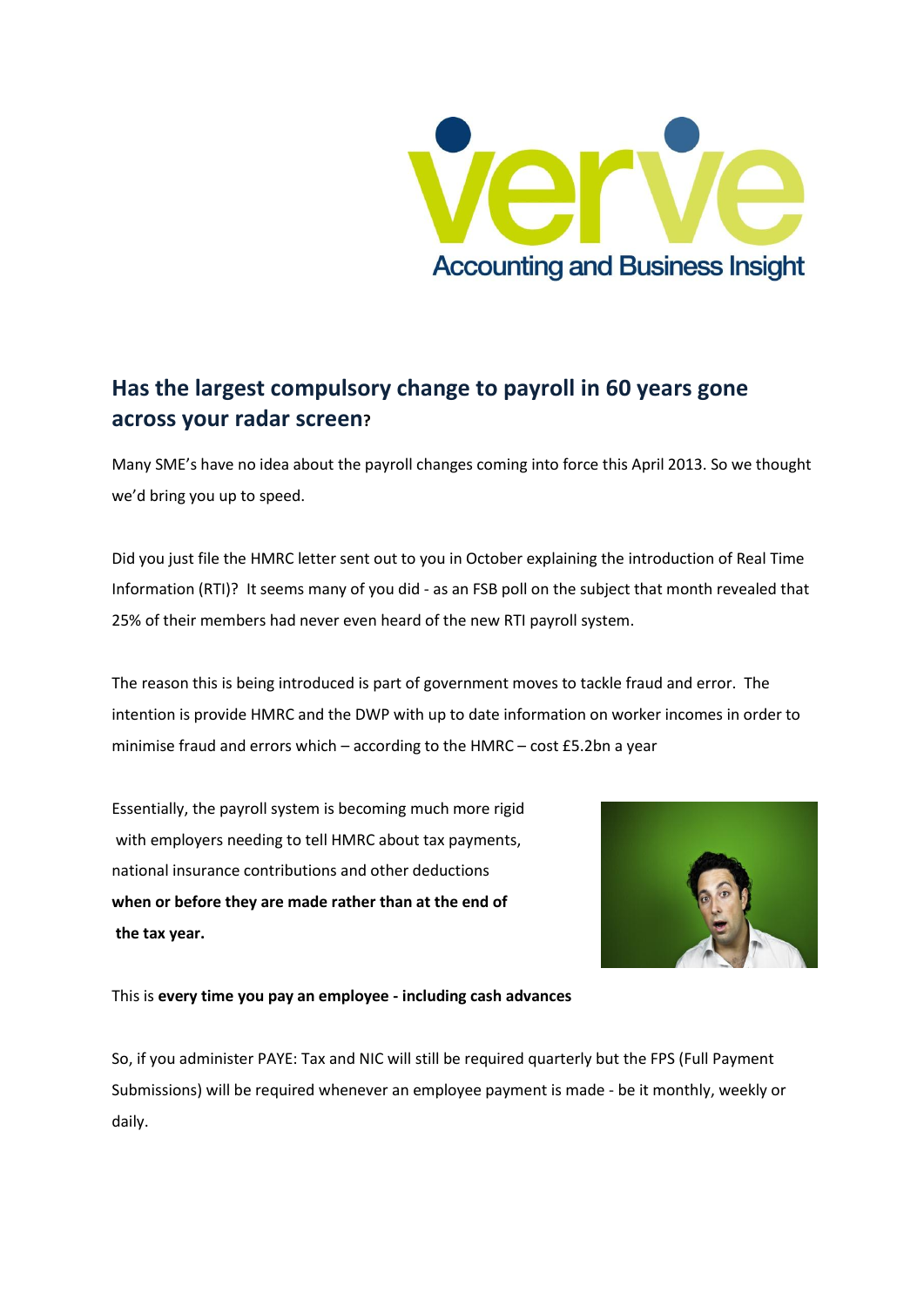The Institute of Chartered Accountants in England and Wales have previously criticised the system saying it is "at best unrealistic and at worse impossible" they're particularly concerned for smaller businesses that will struggle with the change. And they cite the example of a pub landlord needing to call in and pay staff for shifts at short notice…



There are certainly going to be some challenges around the subject:

- **Like the extra administrative time in obtaining the correct employee data** (A DTE Advisors Survey showed that 54% of those surveyed believe this will mean up to 25% more work for their business)
- **The actual identification of "earnings"**
- **Leavers and joiners' processes**
- **International aspects**
- **How very small companies who don't use payroll software are going to cope**
- **Payroll/software upgrades**
- **Process mapping and additional training for payroll staff**

*Perhaps it's not surprising that RTI has been dubbed "real time irritation". If you've been thinking about outsourcing your payroll NOW might be a good time to do it!* 

*If you're already outsourcing your software it's vital to check that your provider is fully RTI complaint and to find out what data they will require from you.*

*Please get in touch if we can help.*

## 023 8000 1352 wendy@verveaccounting.co.uk